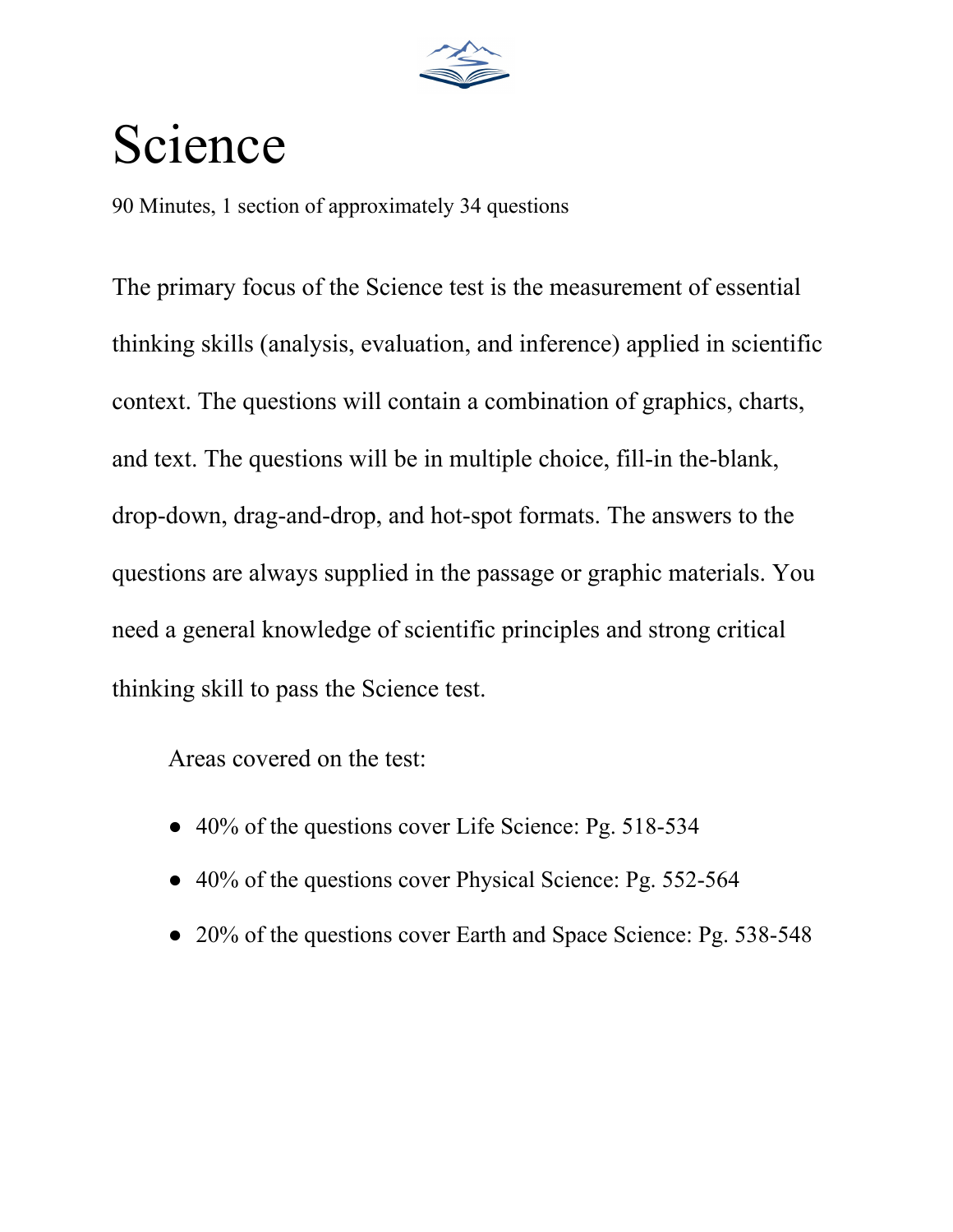

## Top things you need to know for the GED Science Test

- **1. DNA:** Know the structure of DNA and its function
	- DNA is the material that carries all the information about how a living thing will look and function. For instance, DNA in humans determines such things as what color the eyes are and how the lungs work. Each piece of information is carried on a different section of the DNA. These sections are called genes. DNA is short for deoxyribonucleic acid.
	- When DNA works correctly, it helps keep the body functioning properly. DNA helps cells to make the substances called proteins, which the cells need to live. DNA also allows living things to reproduce. The genes in DNA pass along physical traits from parents to children. Sometimes there are mistakes in DNA. These mistakes are called mutations. They can cause diseases and other problems.
- 2. **11 Body Systems:** Know the functions and major organs of the body systems
	- Circulatory system: Circulates blood around the body via the heart, arteries and veins, delivering oxygen and nutrients to organs and cells and carrying their waste products away. Keeps the body's temperature in a safe range.
	- Digestive system and excretory system: System to absorb nutrients and remove waste via the gastrointestinal tract, including the mouth, esophagus, stomach and intestines. Eliminates waste from the body.
	- Endocrine system: Influences the function of the body using hormones.
	- Integumentary system / exocrine system: Skin, hair, nails, sweat and other exocrine glands.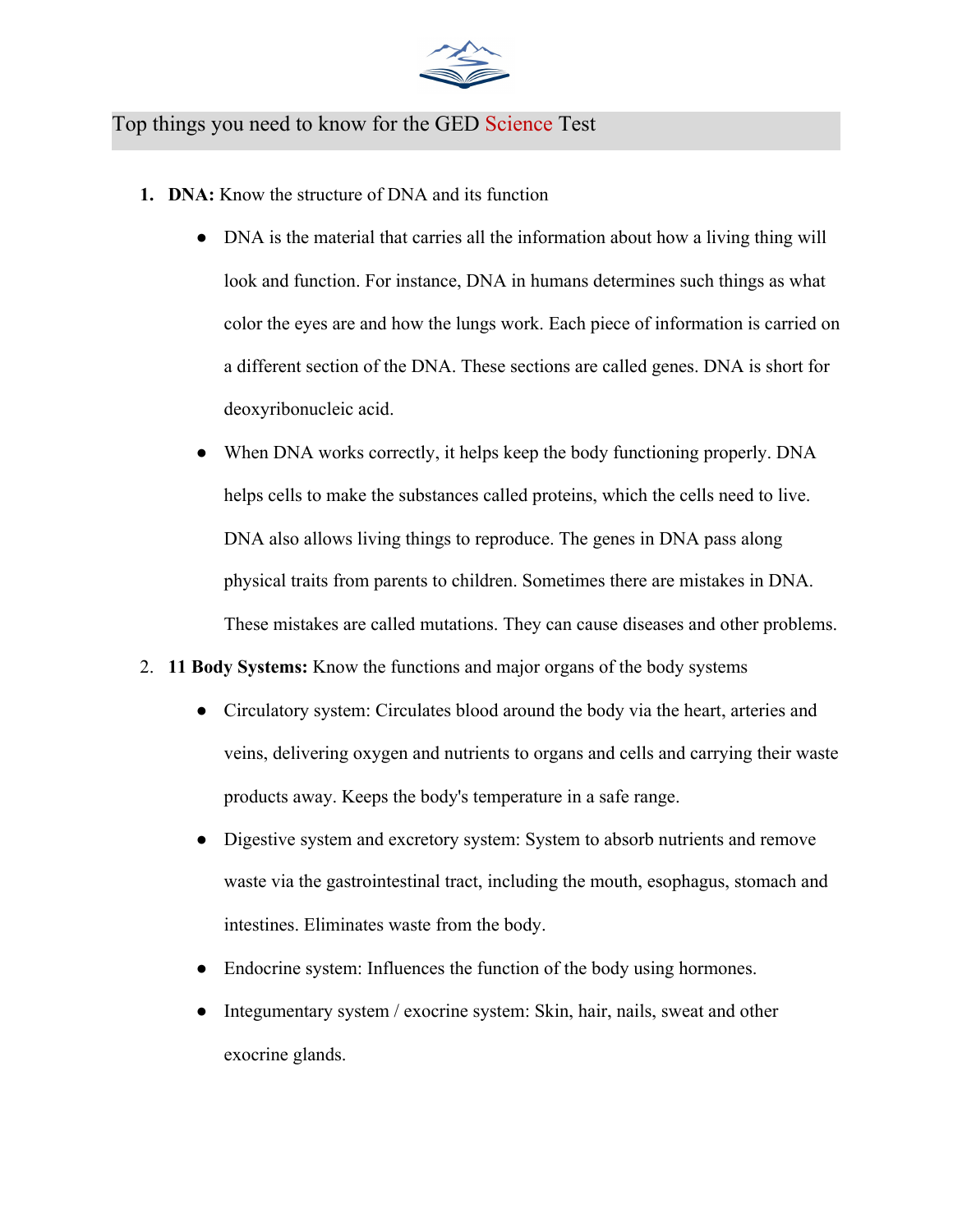

- Immune system and lymphatic system: Defend the body against pathogens that may endanger the body. The systems comprising a network of lymphatic vessels that carry a clear fluid called lymph.
- Muscular system: Enables the body to move using muscles.
- Nervous system: Collects and processes information from the senses via nerves and the brain and tells the muscles to contract to cause physical actions.
- Renal system and urinary system: The system where the kidneys filter blood to produce urine.
- Reproductive system: The sex organs required for the production of offspring.
- Respiratory system: Brings air into and out of the lungs to absorb oxygen and remove carbon dioxide.
- Skeletal system: Bones maintain the structure of the body and its organs.
- 3. **Cell Division:** Understand the process of mitosis
	- The big idea to remember is that mitosis is the simple duplication of a cell and all of its parts. It duplicates its DNA and the two new cells (daughter cells) have the same pieces and genetic code. Two identical copies come from one original.
- 4. **Photosynthesis:** Understand the process of photosynthesis
	- The process by which green plants and some other organisms use sunlight to synthesize foods from carbon dioxide and water. Photosynthesis in plants generally involves the green pigment chlorophyll and generates oxygen as a byproduct.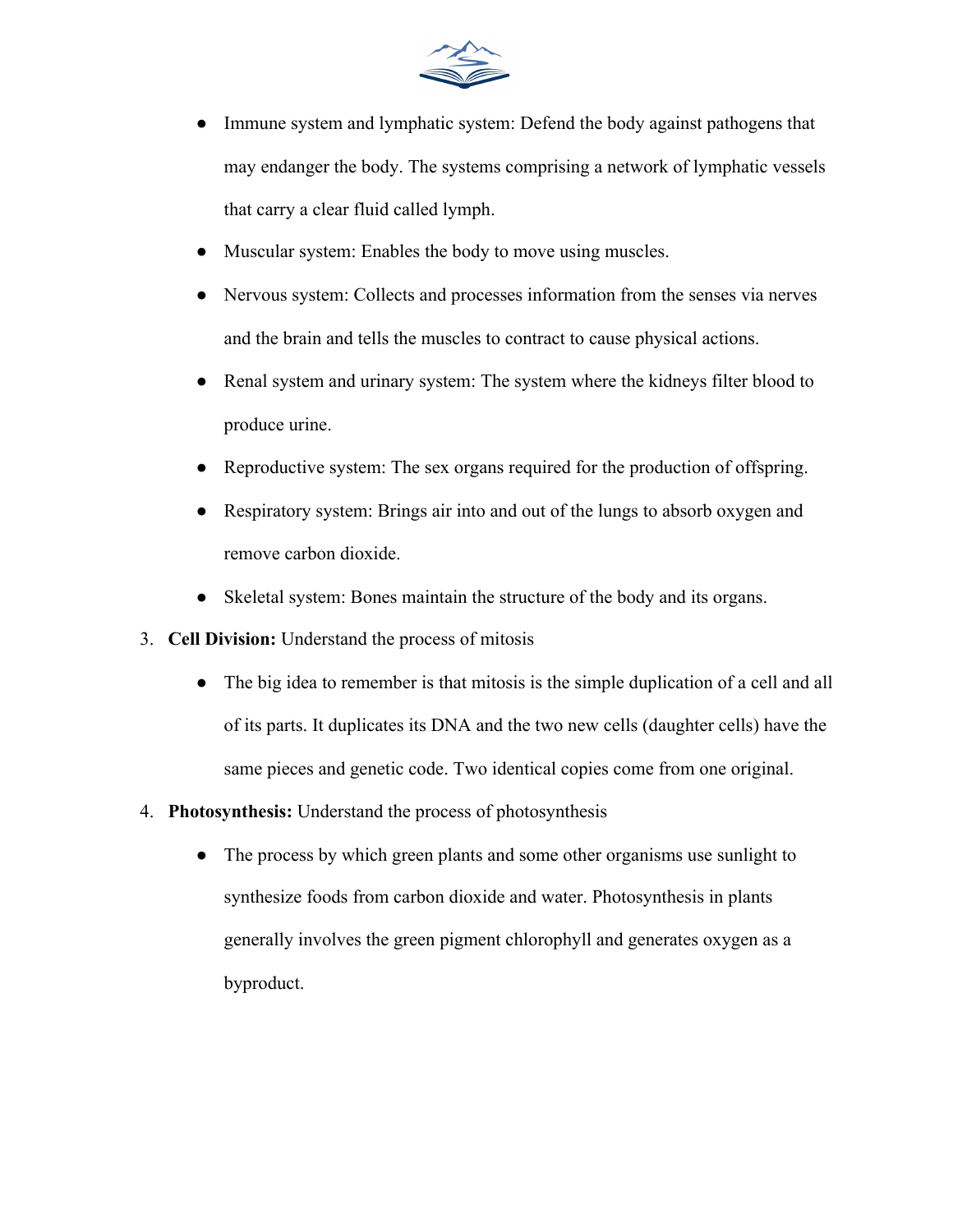

- 5. **Feeding levels:** Know the four feeding levels and the difference between autotrophs and heterotrophs
	- Producer  $\Box$  Primary Consumers $\Box$  Secondary Consumers $\Box$ Third-level Consumers
	- Autotrophs are organisms that can produce their own food from the substances available in their surroundings using light (photosynthesis) or chemical energy (chemosynthesis).
	- Heterotrophs cannot synthesize their own food and rely on other organisms both plants and animals — for nutrition.
- 6. **Energy Flow:** Understand how several energy flow models work
- 7. **Water Cycle:** Understand the phases of the water cycle
- 8. **Ecosystem**
	- An ecosystem consists of a community of organisms together with their physical environment. Ecosystems can be of different sizes and can be marine, aquatic, or terrestrial. Broad categories of terrestrial ecosystems are called biomes.
	- In ecosystems, both matter and energy are conserved. Energy flows through the system—usually from light to heat—while matter is recycled.
	- Ecosystems with higher biodiversity tend to be more stable with greater resistance and resilience in the face of disturbances, disruptive events.
- 9. **Nitrogen Cycle:** Understand the phases of the nitrogen cycle
	- A continuous series of natural processes by which nitrogen passes successively from air to soil to organisms and back to air or soil involving principally nitrogen fixation, nitrification, decay, and denitrification.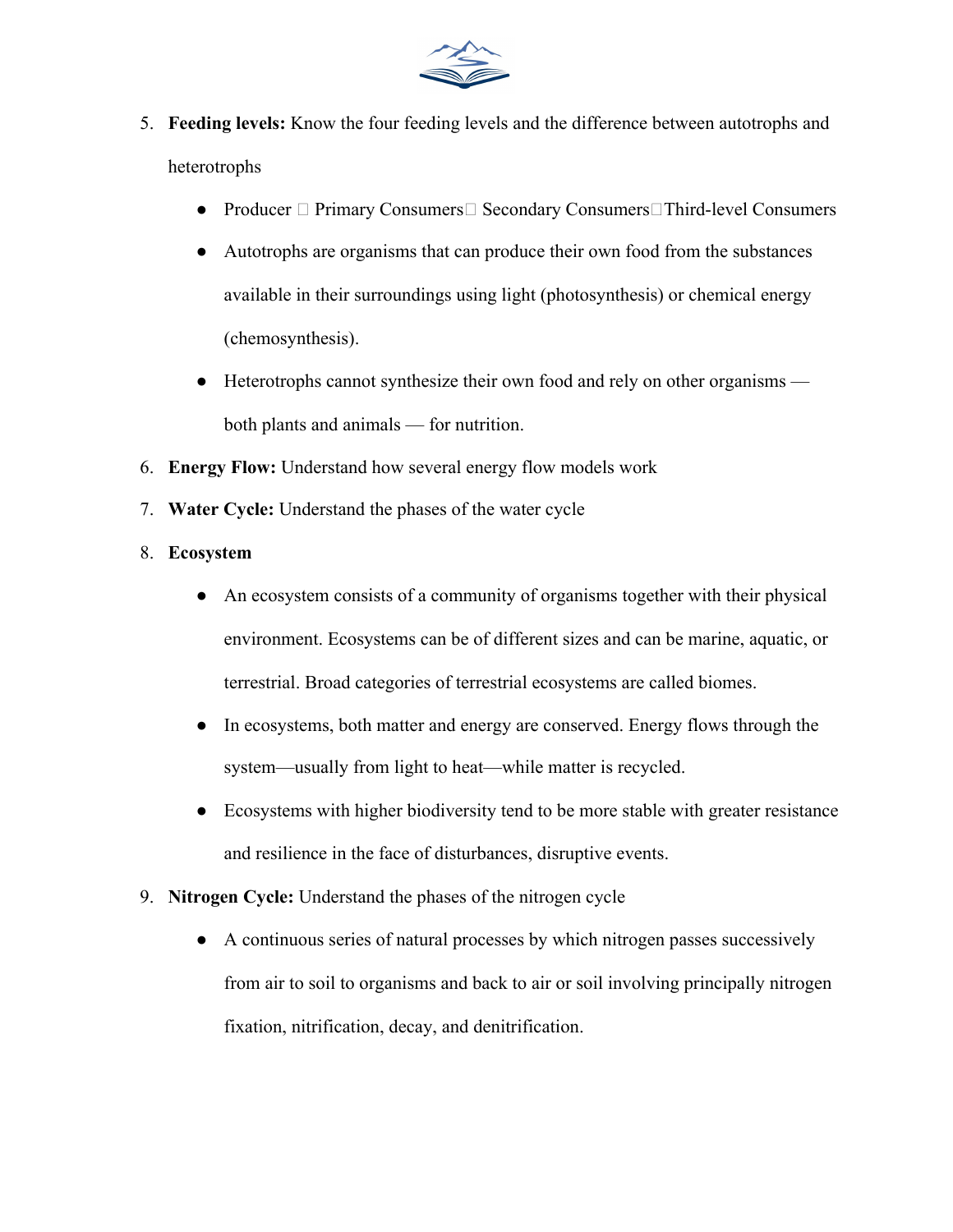

- 10. **Heredity:** Know the difference between genotype and phenotype and how dominance works
	- The passing of genetic traits from parents to offspring.
	- Genotype the set of genes in our DNA which are responsible for a particular trait.
	- Phenotype an organism's observable characteristics and traits.
- 11. **Punnett Square:** construct a Punnett square to predict ratios of inherited traits

|             | R           |    |
|-------------|-------------|----|
| $\mathbf R$ | $_{\rm RR}$ | Rr |
|             | Rr          | rr |

- **12. Natural Selection:** The process whereby organisms better adapted to their environment tend to survive and produce more offspring. The four principles of natural selection:
	- 1. Individuals in a population show differences, or variations.
	- 2. Variations can be inherited, meaning that they can be passed down from parent to offspring.
	- 3. Organisms have more offspring than can survive on available resources.
	- 4. Variations that increase reproductive success will have a greater chance of being passed on than those variations that do not increase reproductive success.
- 13. **Solar System:** Know the planets in our solar system and their basic characteristics
	- The Solar System is the Sun and all the objects that orbit around it. The Sun is orbited by planets, asteroids, comets and other things.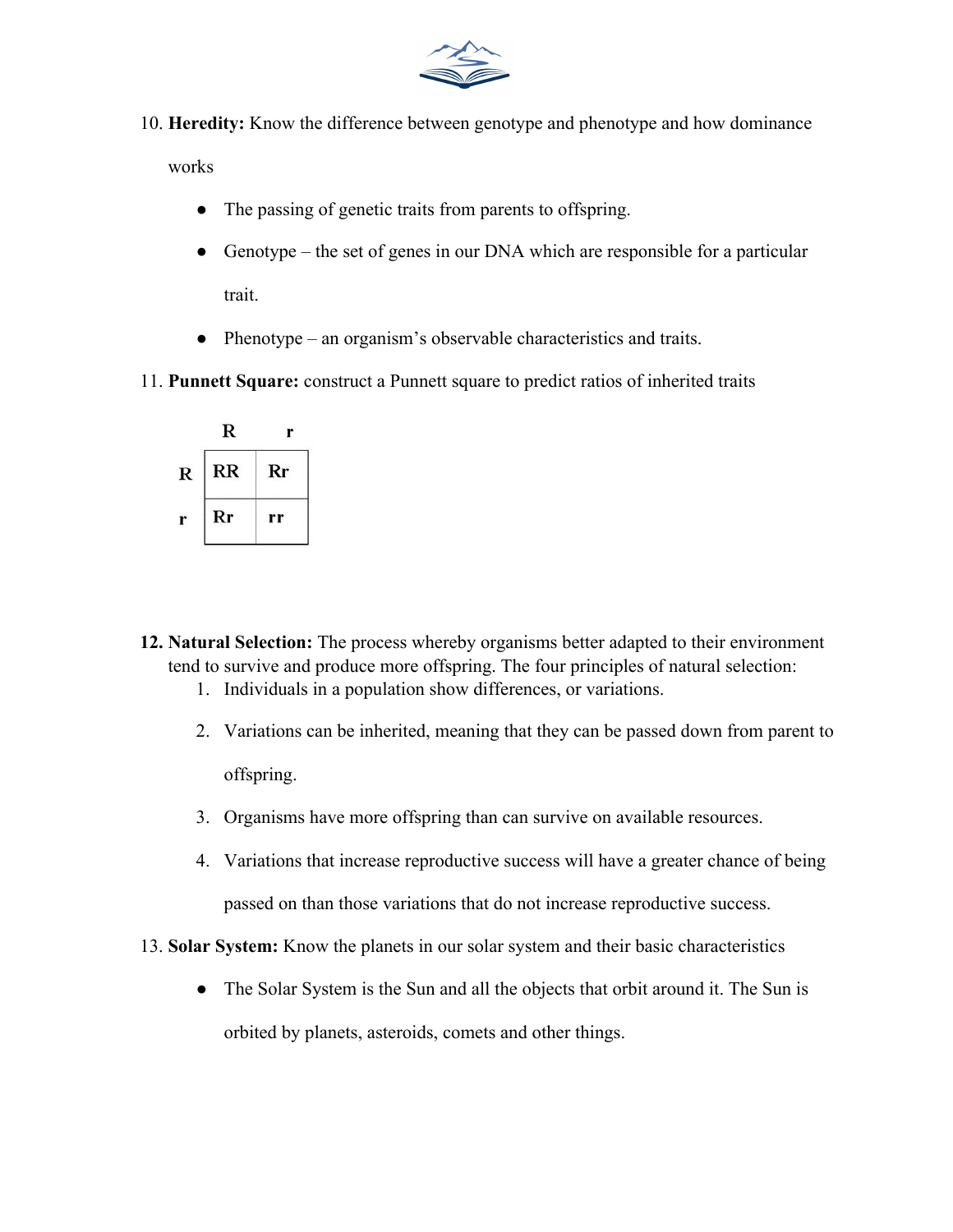

- There are eight planets in the Solar System. From closest to farthest from the Sun, they are: Mercury, Venus, Earth, Mars, Jupiter, Saturn, Uranus and Neptune.
- The first four planets are called terrestrial planets. They are mostly made of rock and metal, and they are mostly solid.
- The last four planets are called gas giants. This is because they are much larger than other planets and are mostly made of gas.
- 14. **Plate tectonics:** understand the forces that shift the Earth's crust and the effects of those forces
	- Plate tectonics is the theory that Earth's outer shell is divided into several plates that glide over the mantle, the rocky inner layer above the core. The plates act like a hard and rigid shell compared to Earth's mantle.
- 15. **Earth's Layers:** Describe the components of the four layers of the Earth and define lithosphere
	- In order from the exterior to the interior the crust, the mantle, the outer core, and the inner core.
	- The crust is an outer solid layer and is where life as we know it exists with mountains, sea and soil. It is about  $3-5$  miles  $(5-8)$  kilometers) thick in the ocean bed.
	- Below the crust is a solid relatively cooler portion of the upper mantle that is combined with the crust to make the **lithosphere layer**. The lithosphere is physically distinct from the below-lying layers due to its cool temperatures and typically extends 70-100 km in depth.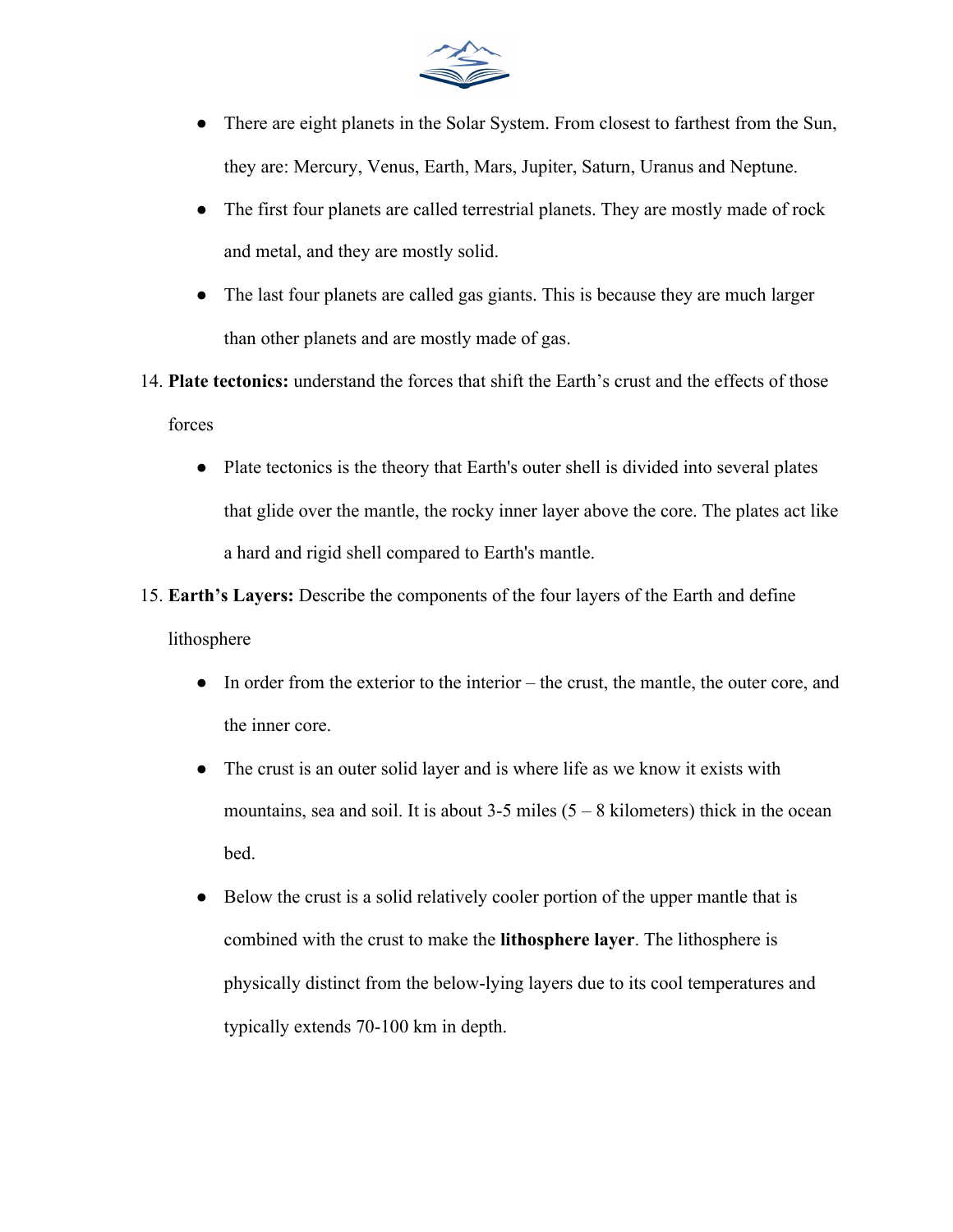

- The mantle is the layer of the earth that lies below the crust and is by far the largest layer making up 84% of Earth's volume.
- The outer core is the liquid largely iron layer of the earth that lies below the mantle.
- The inner core is the centermost layer of Earth and is in many ways similar to the outer core. It is also primarily iron and nickel and has a radius of about 1,220 km.
- 16. **Climate:** Understand the process of climate change and the effects humans have had on it
- 17. **Atoms:** Know the structure of an atom and how atoms bond together
	- Atoms are the basic building blocks of ordinary matter. Atoms can join to form molecules, which in turn form most of the objects around you. Atoms are composed of particles called protons, electrons and neutrons.
- 18. **Motion:** Understand Newton's laws of motion
	- Every object in a state of uniform motion will remain in that state of motion unless an external force acts upon it.
	- Force equals mass times acceleration.
	- For every action there is an equal and opposite reaction.